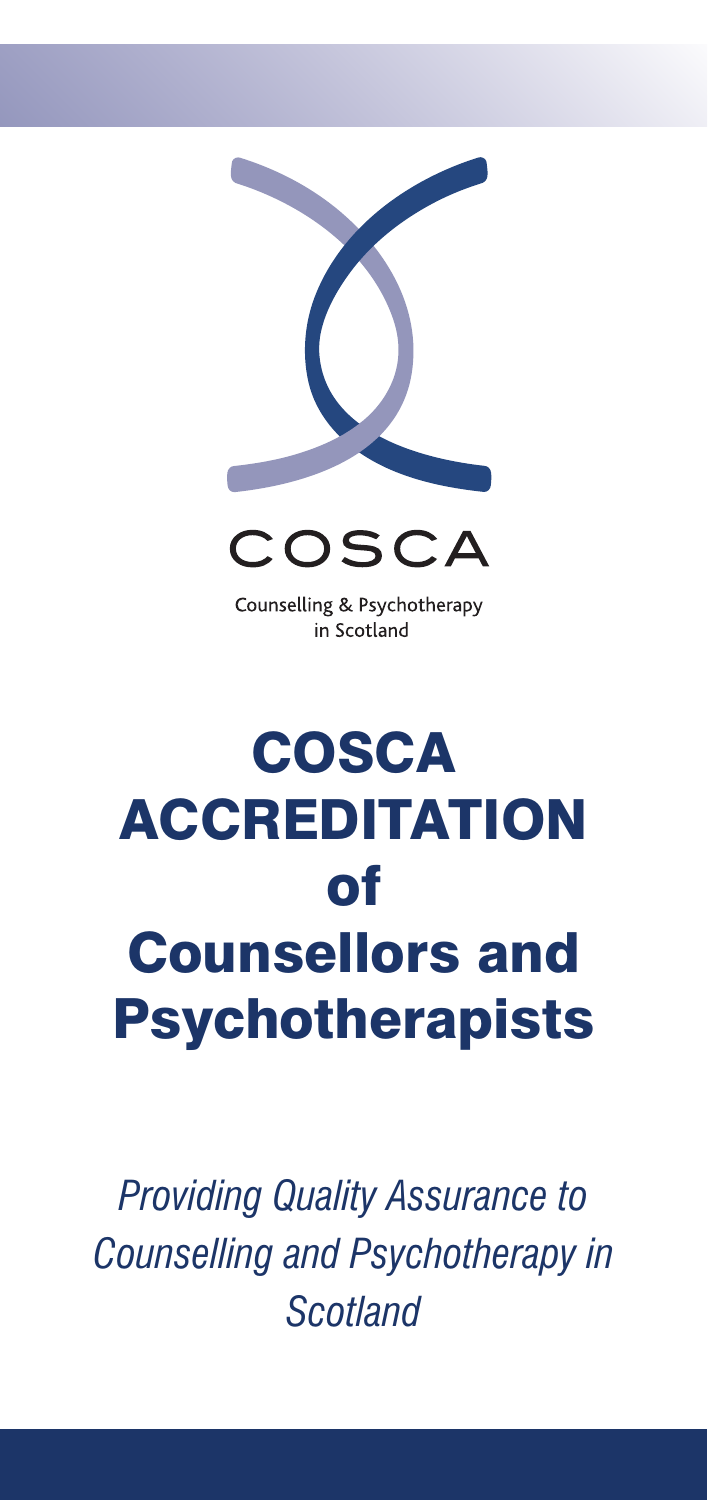## **Introduction**

As Scotland's professional body for counselling and psychotherapy, COSCA offers the counsellor accreditation process as a means by which post training and qualification, their competence, and acknowledge their personal and professional  $p$ ment. counsellors and psychotherapists can demonstrate development.

The COSCA Accreditation system requires counsellors/psychotherapists to meet specific supervision. COSCA considers these criteria to be reliable and dependable indicators of employment potential and opportunities Statement of Ethics and Code of Practice.criteria related to training, practice and competence, underpinned by the COSCA

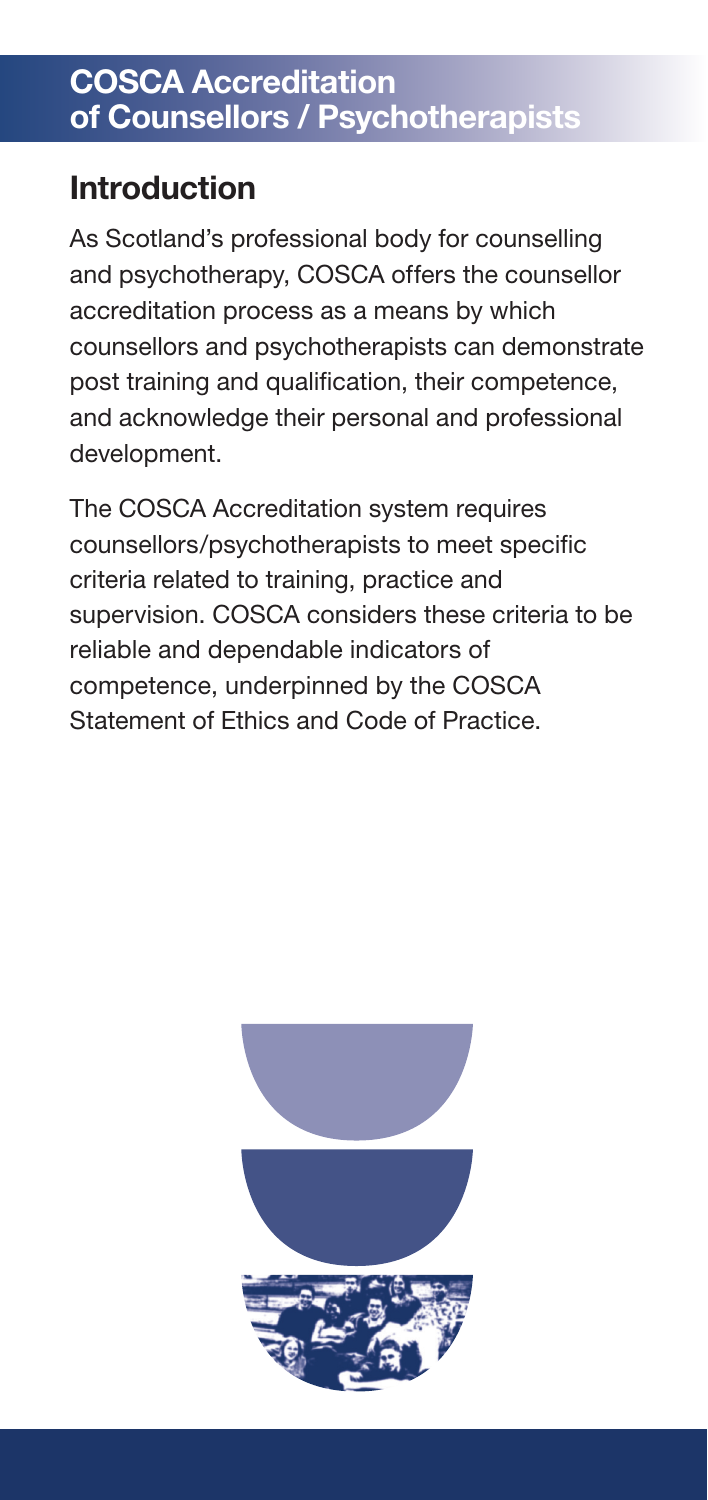### **Purposes of Accreditation**

The purposes of counsellor/psychotherapist accreditation with COSCA are:

- To enable the counsellor and  $\geq$ psychotherapist to receive professional accreditation of their competence
- $\rightarrow$ To provide an assurance to the general public in Scotland that a COSCA Accredited counsellor/psychotherapist has been assessed and has attained a nas been assessed and nas attained a<br>professional, competent, safe and ethical standard of practice
- $\geq$ To build up a community of accredited counsellors and psychotherapists in Scotland **Executes**

#### **Accreditation Process** www.cosca.org.uk

COSCA sees the accreditation process as similar to a rite of passage. Implicit in this experience is a readiness to enter into it, to be tested, and to have enhanced status as a result. Alongside this, there is an understanding that there will be support and help available during the process. Experience shows that once applicants have begun the process they find it a useful way of reflecting on their practice.

Charity Registered in Scotland No. SC018887 above change of status by provising evidence for<br>consolidation of training, practice, and supervision. COSCA supports this change of status by published directory of accredited counsellors and psychotherapists. The applicant for accreditation achieves the above change of status by providing evidence for acknowledging it publicly, for example, through its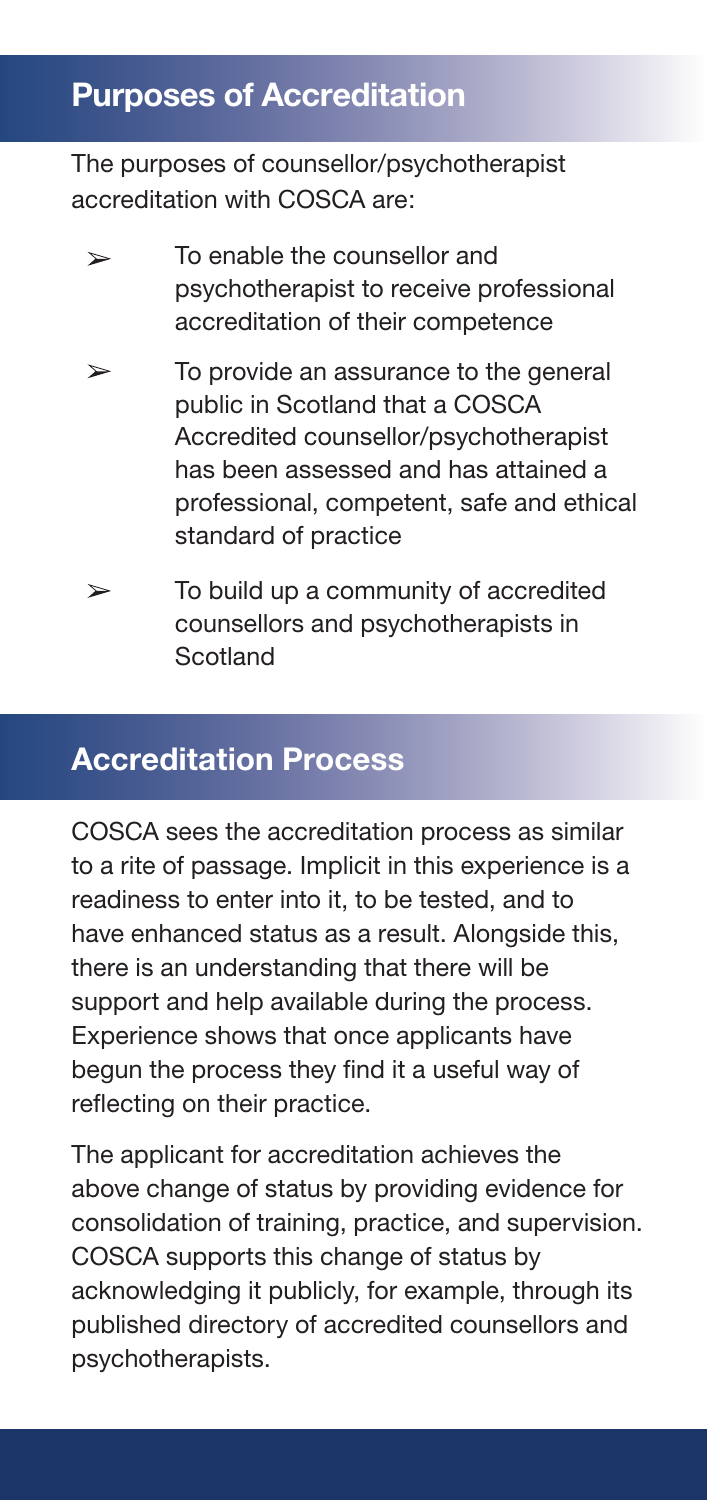### **Accreditation Panel**

The application for accreditation will be submitted to the COSCA Counsellor Accreditation Panel for assessment. To add further quality assurance, this assessment process is subject to regular external moderation.

#### **Application and Guidance**

to submit your accreditation application once you<br>have two years experience after the completion of your diploma lever training and have rifactitione<br>membership of COSCA. You can register your of the Registration Scheme – www.cosca.org.uk COSCA's Development Officer (Courses and<br>Individuals) for advice and information Please download an accreditation application form and guidance notes from www.cosca.org. uk – Accreditation – Counsellor. You are eligible to submit your accreditation application once you your diploma level training and have Practitioner interest in applying for accreditation through – *Accreditation – Counsellor*, and also contact Individuals) for advice and information.

#### **Accreditation Workshops**

*Please also see COSCA's online workshop video*<br>Council assessed argular description Counseller *Counselling and Psychotherapy in* – COSCA Counsellor Accreditation System: online COSCA holds workshops for counsellors and psychotherapists considering accreditation. – www.cosca.org.uk – *Accreditation – Counsellor* workshop video.

Psychotherapists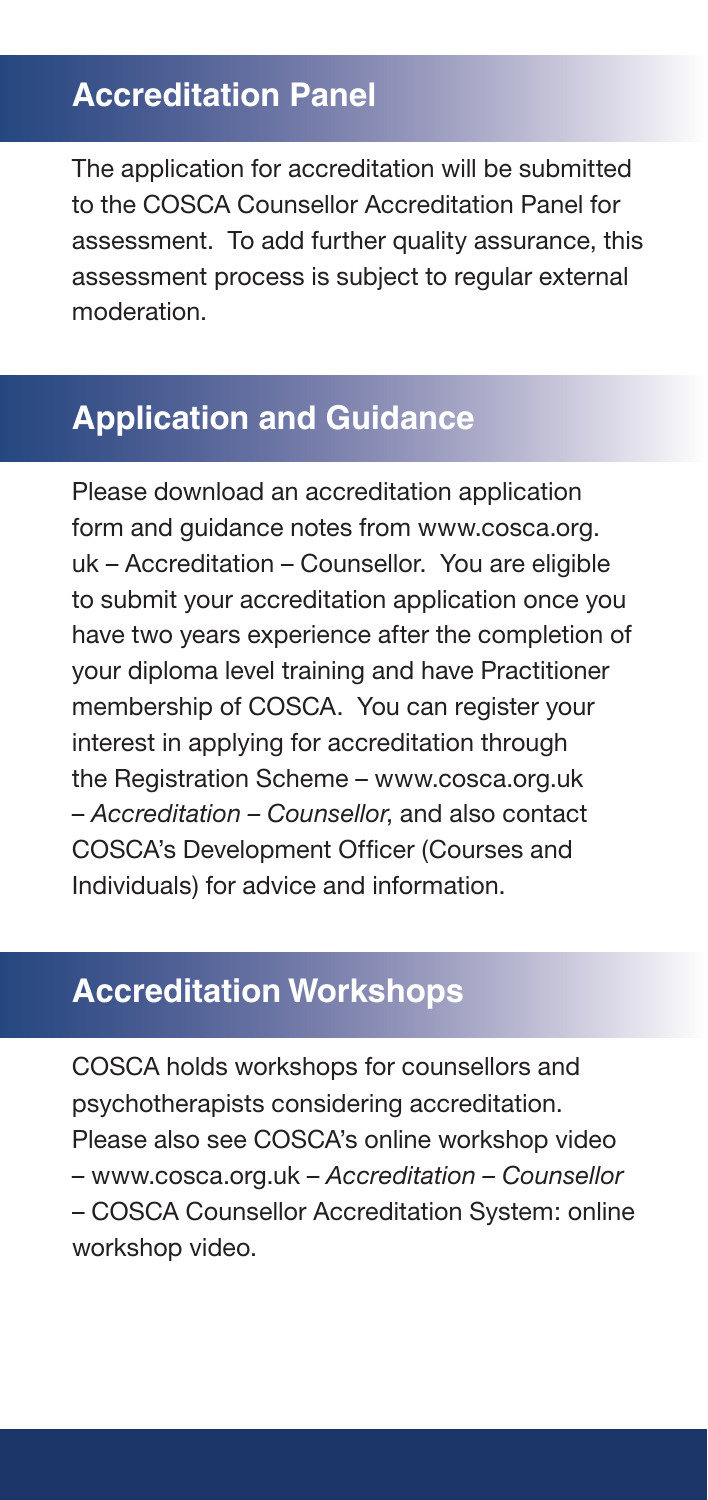#### underpinned by COSCA's Statement of the Code of Altread **Benefits of COSCA Accreditation** mature responsible practice, of Ethics and Code of Practice

#### The Accreditation system:

- $\triangleright$  offers a public acknowledgement of mature responsible practice, underpinned by COSCA's Statement of Ethics and Code of Practice
- $\triangleright$  provides a formal pathway into a professional community of accredited counsellors and psychotherapists in  $\mathcal{L}$  of the United Kingdom  $\mathcal{L}$ Scotland **Register** of Counsellors (UKRC)
- $\triangleright$  changes and highlights your employment potential and opportunities professional status and increases
	- employment potential and opportunities and identity as a counsellor or  $\triangleright$  increases your sense of confidence psychotherapist
	- $\triangleright$  increases awareness of your professional skills and expertise, by opening up a vision of the depth and breadth of your counselling experience
	- $\triangleright$  provides information to the public about quality assured counsellors and psychotherapists

COSCA's Vision: a listening, caring society that values society that values people's wellbeing